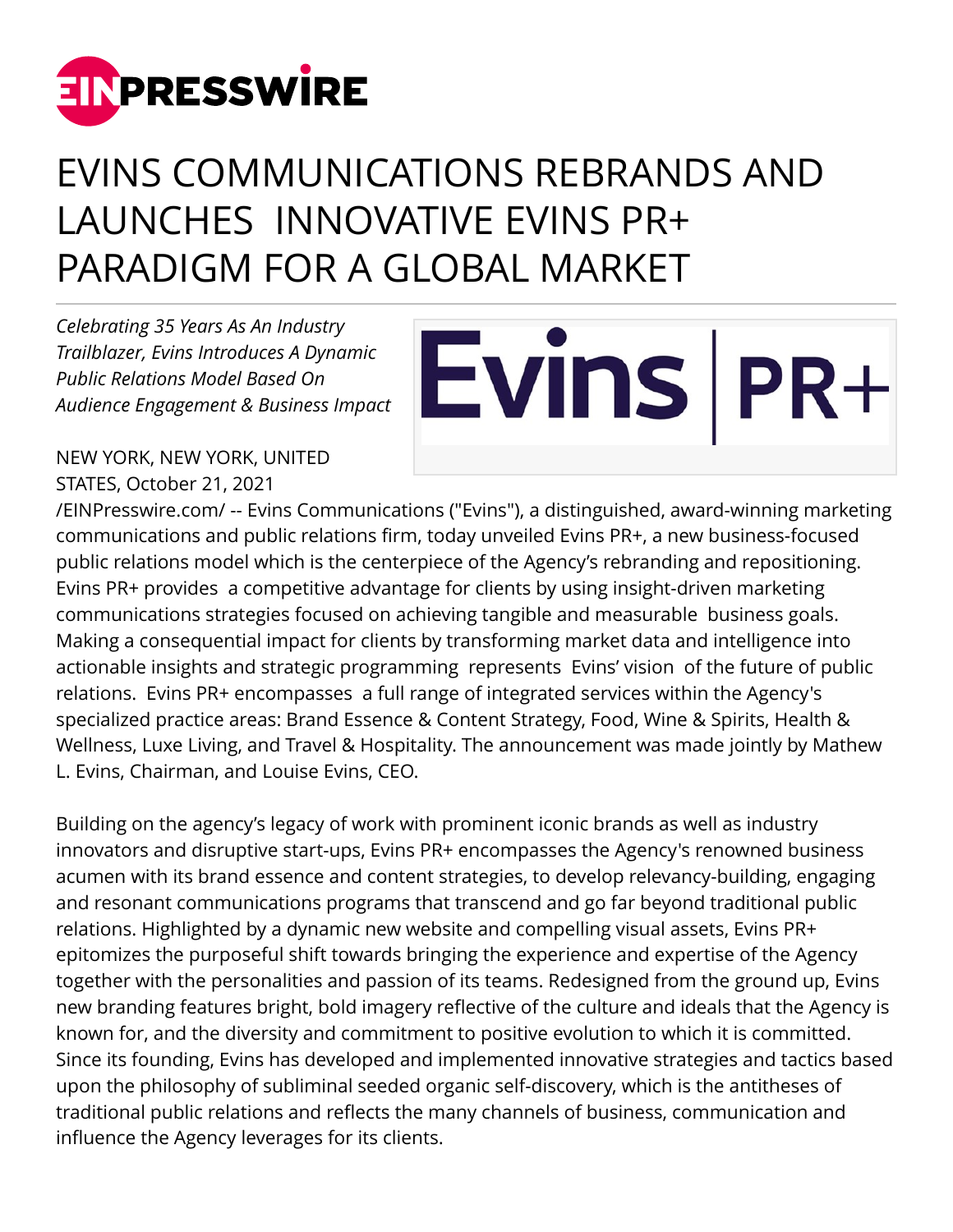"The Evins PR+ rebranding and repositioning champions and more compellingly illustrates our philosophy and the work that we do for our clients, as well as the Agency's decades of experience, core values and our vision of the future of public relations," said Mr. Evins. "Our commitment to evolution, innovation and consequential results has been a mainstay for the last 35 years, but by embracing advances in analytics, culture, psychographics and technology we've been able to consistently provide clients with creative and impactful, results driven marketing communications strategies and tactics."

Accompanying the rebrand and website is the launch of a library of new content, including podcasts, video interviews and thought leadership insights from Evins' senior management. The Agency's social media platforms and newsletter have also been redesigned, both in terms of aesthetics and content, to reflect the Evins PR+ branding and positioning. Evins PR+ also encompasses a new approach to measuring and merchandising what the Agency does for its clients in order to better quantify and qualify business consequence and impact. Developed using streamlined metrics, in-depth data and comprehensive analytics, the redefined reporting methodology enumerates and illustrates the correlation between initiative and impact. As a result, the Agency can better demonstrate consequence, efficacy and ROI for its clients, as well as provide in-depth, actionable insights.

Mrs. Evins added, "Over the last 35 years, our clients have come to know and appreciate what we stand for, what we do and what they can expect, which is why we have been able to build longterm client relationships, with an average of more than eight years and with several in excess of 25 years. But as we embark upon the next chapter in our storied legacy, we decided the time had come to put the Agency through the same process we utilize for our clients. We empowered our leadership team and account professionals, as well as brought in the best external specialist partners, to re-envision and redefine our brand and our positioning, our relevance and differentiation. We couldn't be more excited with the outcome."

Evins tapped renowned New York City-based creative agency BrandFire to lead the brand redesign and creative process. With a strategic branding pedigree, immense advertising expertise and acclaim for original creative content, BrandFire's work has contributed to the growth and success of recognizable brands such as David Goggins, Jägermeister, JOAH, ScreenShop and TB12.

For more information, please visit [www.evins.com.](http://www.evins.com)

###

## About Evins Communications

Evins Communications is a leading brand marketing communications and public relations firm with specialty expertise designed to help clients achieve their business goals. The Agency, which encompasses four practice areas; Travel & Hospitality, Health & Wellness, Food, Wine & Spirits and Premium Lifestyle; has made a consequential contribution to the growth and development